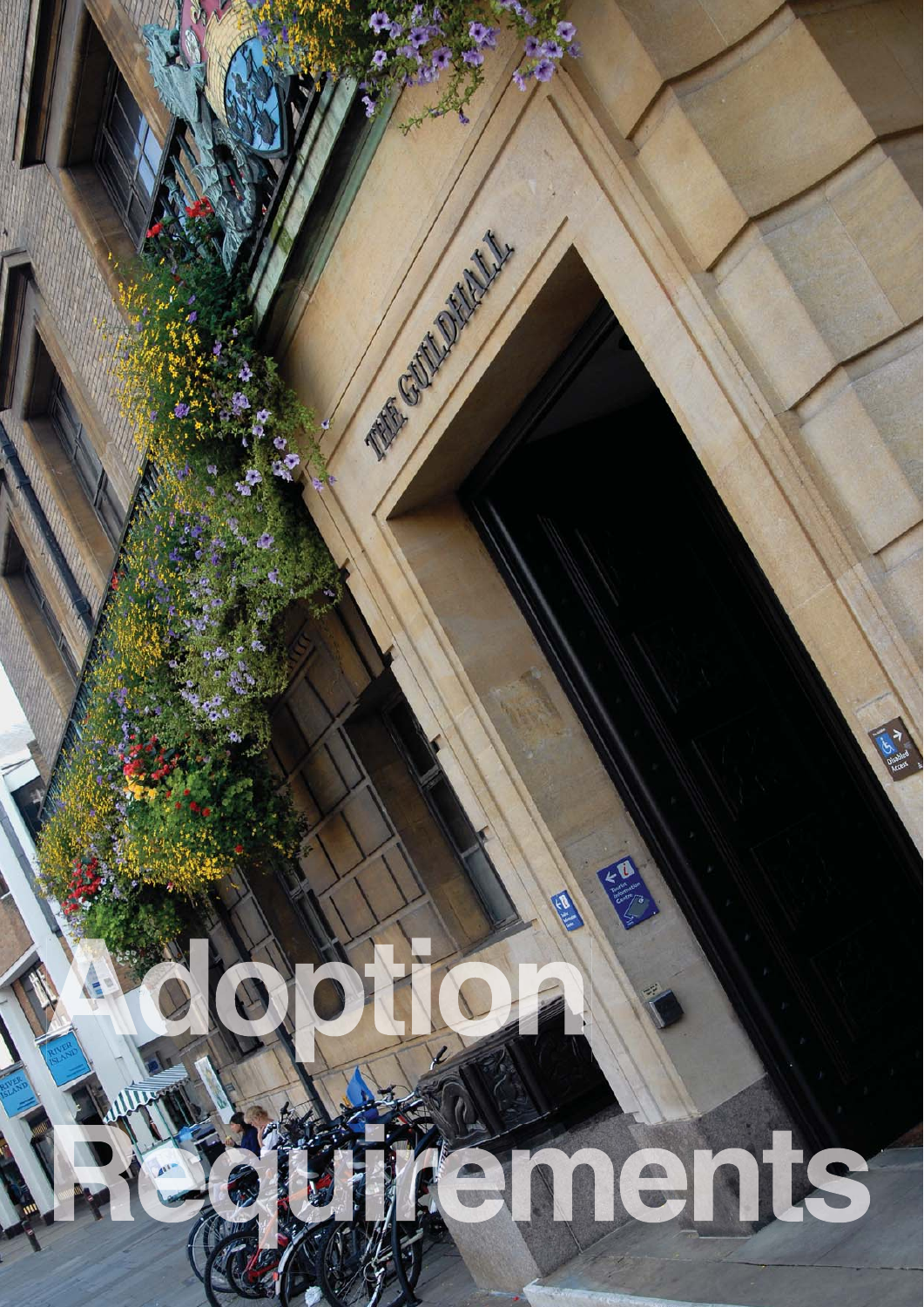# **Adoption Requirements**

## **Specifi c drainage requirements for adoption**

The drainage performance requirements are explained in detail in The SUDS Manual (CIRIA C697). The specific drainage requirements for each site will be specified by the Environment Agency via the normal planning consultation process. However, SUDS that are adopted by Cambridge City Council must as a minimum meet the following requirements from The SUDS Manual:

- Replicate natural drainage systems for a site as close as possible given the nature of a development. This is normally achieved by using source control and a management train. The management train provides different SUDS features that follow each other in sequence, gradually reducing the flows and volumes where possible and treating pollution in the water. This approach results in features that are located in public open space being protected from pollution. The Council may not adopt the source control part of the drainage system, but it must be in place to protect those parts that are adopted and will reserve the right not to adopt any down stream SUDS features should insufficient source control be in place.
- Prevent surface runoff from a site for small rainfall events up to 5mm (greater depth if possible) by allowing it to soak into the ground or evaporate back into the air. This will require the use of source control features that can allow partial infiltration or evaporation of water. Examples include swales and basins, permeable pavements, green roofs or engineered systems that meet the same requirements (e.g. rainwater harvesting, irrigation systems, etc.). This is called interception storage in The SUDS Manual (CIRIA C697).

Limit the frequency of volume of runoff from extreme rainfall events to the greenfield frequency of runoff volume (this is called long term storage in The SUDS Manual (CIRIA C697) and is based on a rainfall event that has a 1% chance of happening each year). This can be achieved using a range of features including ponds, basins, permeable pavements and soakaways.

# **Rainfall terminology**

There are two commonly used ways of expressing how frequently a particular depth or intensity of rainfall occurs

| Annual probability<br>(chance) of<br>happening or<br>being exceeded | Return period (often used by<br>drainage engineers to denote<br>the average time interval<br>between rainfall events of a<br>given size) |
|---------------------------------------------------------------------|------------------------------------------------------------------------------------------------------------------------------------------|
| $1\%$                                                               | 1 in 100 year                                                                                                                            |
| 3.33%                                                               | 1 in 30 years                                                                                                                            |
| 10%                                                                 | 1 in 10 years                                                                                                                            |
| 50%                                                                 | 1 in 2 year                                                                                                                              |

- Keep the rate of runoff from rainfall the same as would happen from a greenfield site (this is called attenuation storage in The SUDS Manual and the design is normally based on a rainfall event that has a 1% chance of happening in any one year). To limit liability for flooding, Cambridge will also require an additional 30% rainfall intensity to be applied to allow for climate change (typically also an Environment Agency requirement). This can be achieved using a range of features including ponds, basins, permeable pavements and soakaways.
- SUDS that are to be adopted by Cambridge must be robust to minimise future liabilities for the council. All drainage systems can be overwhelmed by unusual rainfall events. Developers will have to demonstrate that when this happens the water flows over the surface of the ground along routes that minimise the risk of flooding to buildings or other sensitive locations (these are known as overland flow routes).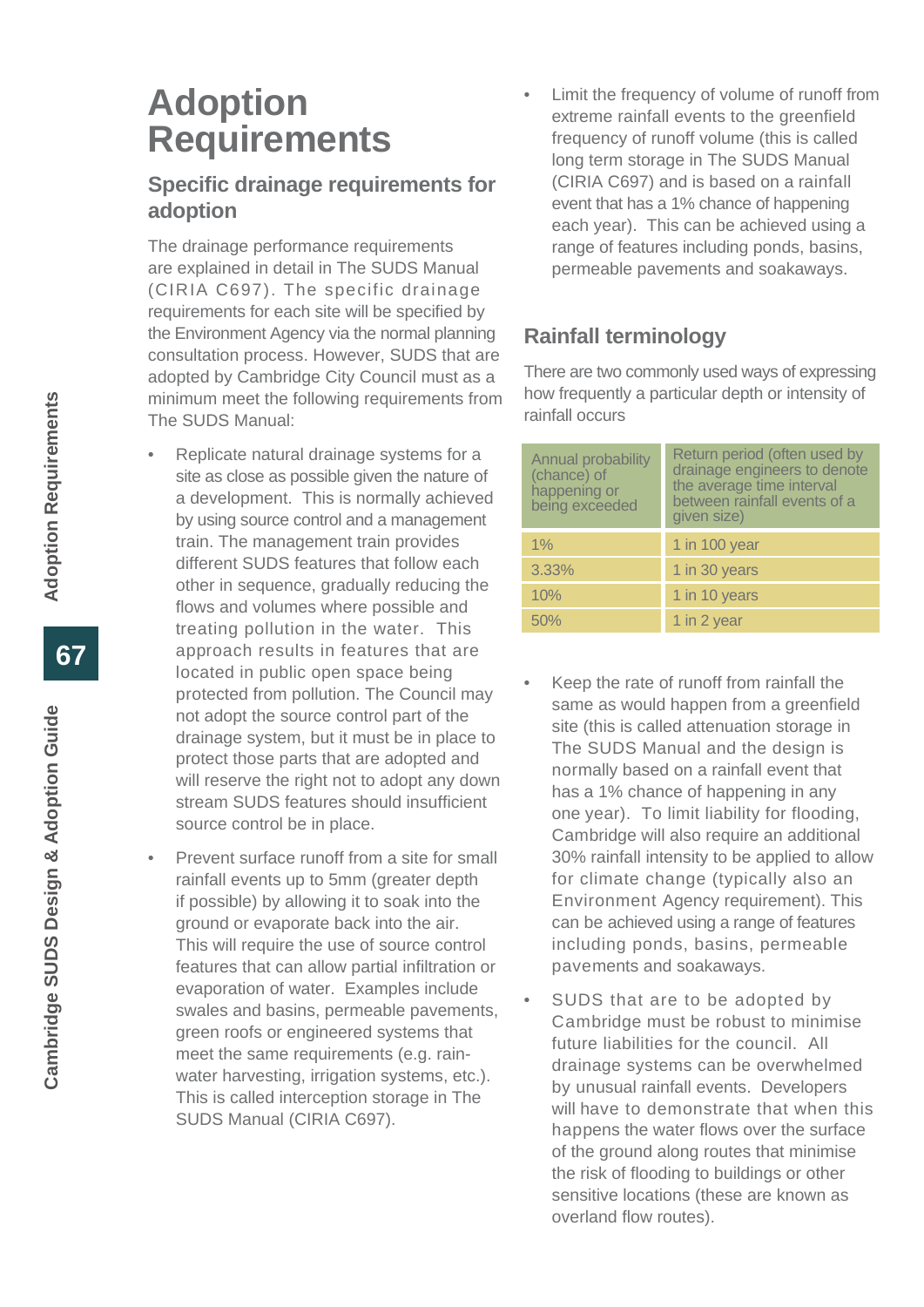**68**

An example of overland flow routes is to allow water to flow along roads to a lower point in the site. This is no different to current requirements for adoptable sewers.

- Low flow channels may be required to carry every day flows (i.e. a specific route for flows up to 1 in 1 year) to help maintain the high quality appearance of SUDS (for example to avoid the bottom of a basin becoming a large area of waterlogged ground).
- SUDS features must be as shallow as possible with gentle side slopes and shallow water depths. Large, deep ponds with steep sides are not acceptable.
- Vertical head walls, poorly designed rip rap and other visually obtrusive features will not be acceptable.
- Water level rises within any temporary storage areas should be kept to a minimum. Further information is provided for each feature.
- Outlet flow controls are a very important aspect of SUDS and should be provided on all features that are intended to store water to ensure the storage operates when required and flows to watercourses do not exceed agreed rates. The precise location should be considered on site specific basis (See Section 11 for more details).
- A safe exceedance or overflow route must be provided that directs flows away from buildings or other sensitive infrastructure.
- Any features that are to be adopted by Cambridge City Council must be designed in accordance with The SUDS Manual (CIRIA C697). Where there are conflicting requirements this guide shall take precedence.
- A flat area should be provided around features and inside when considering basins, to provide easy access for maintenance. This should be at least 2m wide. There should be access to the feature from a road for small tracked excavators. This requires suitable space and gradients but often does not require a specific hard surface.

• One of the most important aspects to ensure SUDS work properly is the design and maintenance of the outlet flow control. This will be site specific but Section 11 provides further information.

## **Specific treatment requirements for adoption**

- The SUDS Manual requires sufficient treatment stages to be provided within a SUDS to remove pollution from runoff. The Environment Agency guidance in removing pollution from surface water (Pollution Prevention Guideline, PPG 3) recognises the importance of using SUDS to treat pollution in surface water runoff. SUDS will also help to meet some of the targets set by the European Water Framework Directive (which became UK law in December 2003) for improving the quality of rivers and streams.
- SUDS to be adopted by Cambridge must be part of a system that provides sufficient treatment stages to remove pollution from the runoff (the rain picks the pollution up from the road or car park surface). It is especially important that silt and pollution is removed before it reaches features such as ponds or wetlands that are to be adopted by the City Council.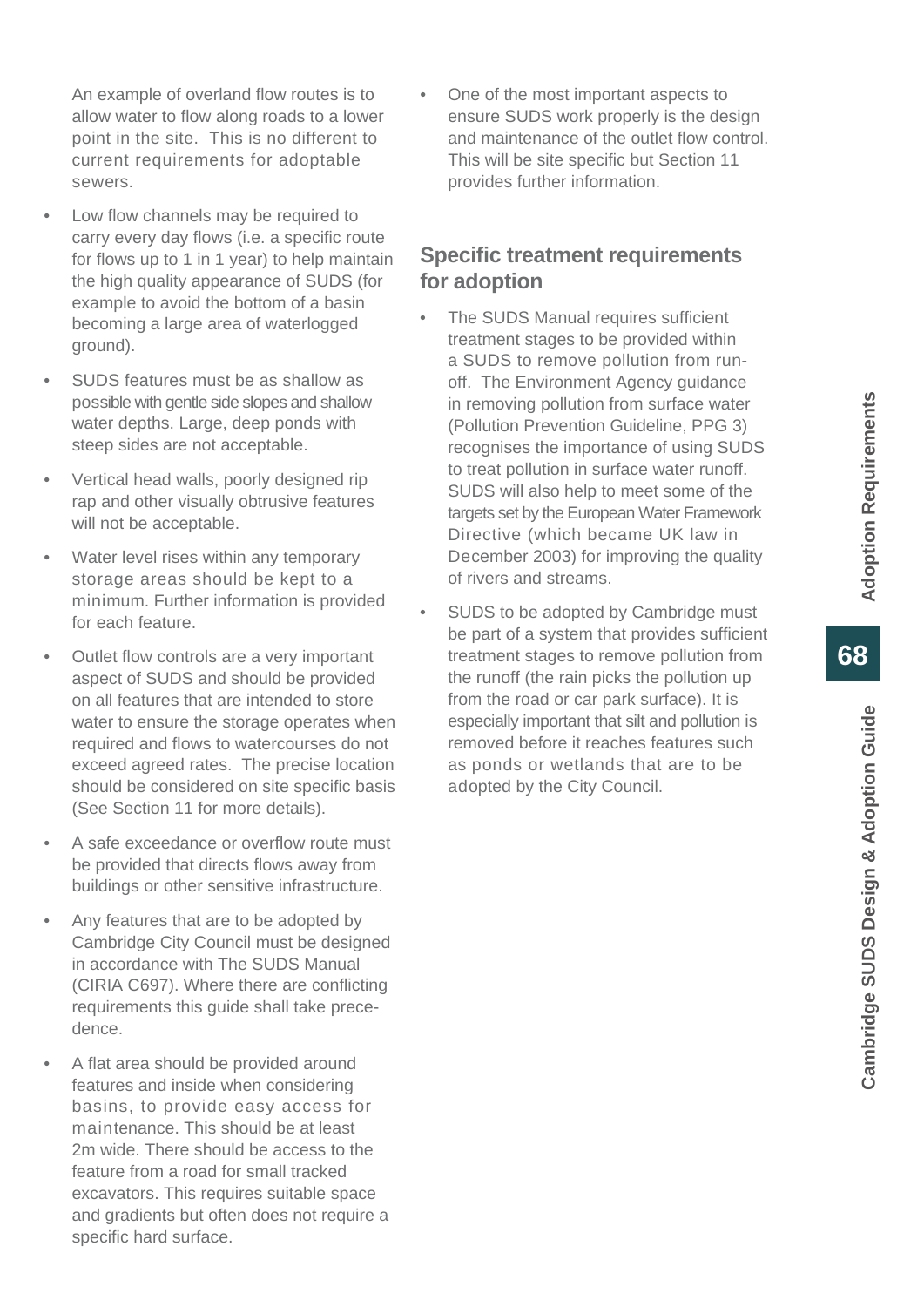#### **SUDS treatment requirements**

| Runoff<br>pollution<br>content | Catchment<br>characteristics                                                                                        | No of<br>treatment<br>stages or<br>features |
|--------------------------------|---------------------------------------------------------------------------------------------------------------------|---------------------------------------------|
| Low                            | Roofs, school<br>playgrounds                                                                                        |                                             |
| Medium                         | Residential roads,<br>parking areas,<br>commercial zones                                                            | $\overline{2}$                              |
| High                           | Refuse collection and<br>industrial areas,<br>loading bays, lorry<br>parks, distributor roads<br>and other highways | 3                                           |

*Taken from The SUDS Manual*

The water in the left hand bottle in the picture below is runoff from a polluted surface. Subsequent bottles to the right are taken as the water flows through a SUDS management train of swales, ponds and wetlands, clearly showing the cleaning process.



*These samples were taken from locations along a SUDS management train draining a heavily polluted runoff and show the gradual pollution removal by the treatment stages (courtesy Neil McLean of SEPA)*

SUDS to be adopted by the City Council should be designed to be easy to maintain. This requires small and shallow SUDS features. Access should be provided to allow maintenance, including for any mechanical plant required. In most cases this only requires small tracked excavators and the main concern is with providing sufficient space and gradients. A surfaced track is not always necessary.

A checklist of adoption requirements is provided at Appendix D.

#### **Specific pond adoption requirements**

Specific Adoption requirements for Cambridge City Council are:

- Ponds should have varying permanent water depths to add interest and habitat but should not be more than 1,200mm deep. The water level must not rise more than 500mm during a 1 in 30 year or greater rainfall event.
- Slopes down to the water's edge must be as shallow as possible and will not exceed 1 in 3. This allows for successful vegetation establishment and safe public and maintenance access. Where spatial constraints prohibit the construction of slopes within the specified gradients, the City Council may approve the use of steeper profiles in some areas. The steeper slopes should be limited to less accessible areas of a pond.
- A shallow sloping area below the water line that leads to a shallow underwater bench to support emergent vegetation. This should be at a slope of 1 in 3 to an underwater bench with a depth of 150mm. Shallow profiles maximise the area of the pond's 'wet zone' and thus its biodiversity value. They also enable improved vegetation survival when water levels fluctuate and mean that bank stabilisation techniques such as coir rolls are unlikely to be necessary.
- Natural colonisation of the pond should be considered first before any planting schemes are devised. However, the overriding requirement is to prevent erosion as soon as the SUDS starts to drain water. This may require planting to be carried out. Where planting lists are used they should comprise native non-invasive species found naturally within 30km of Cambridge (plant list provided at Section 5). The City Council will require an agreement that should natural regeneration prove unsatisfactory after an approved period of time (usually 12 months), supplementary planting will be undertaken at the developer's expense.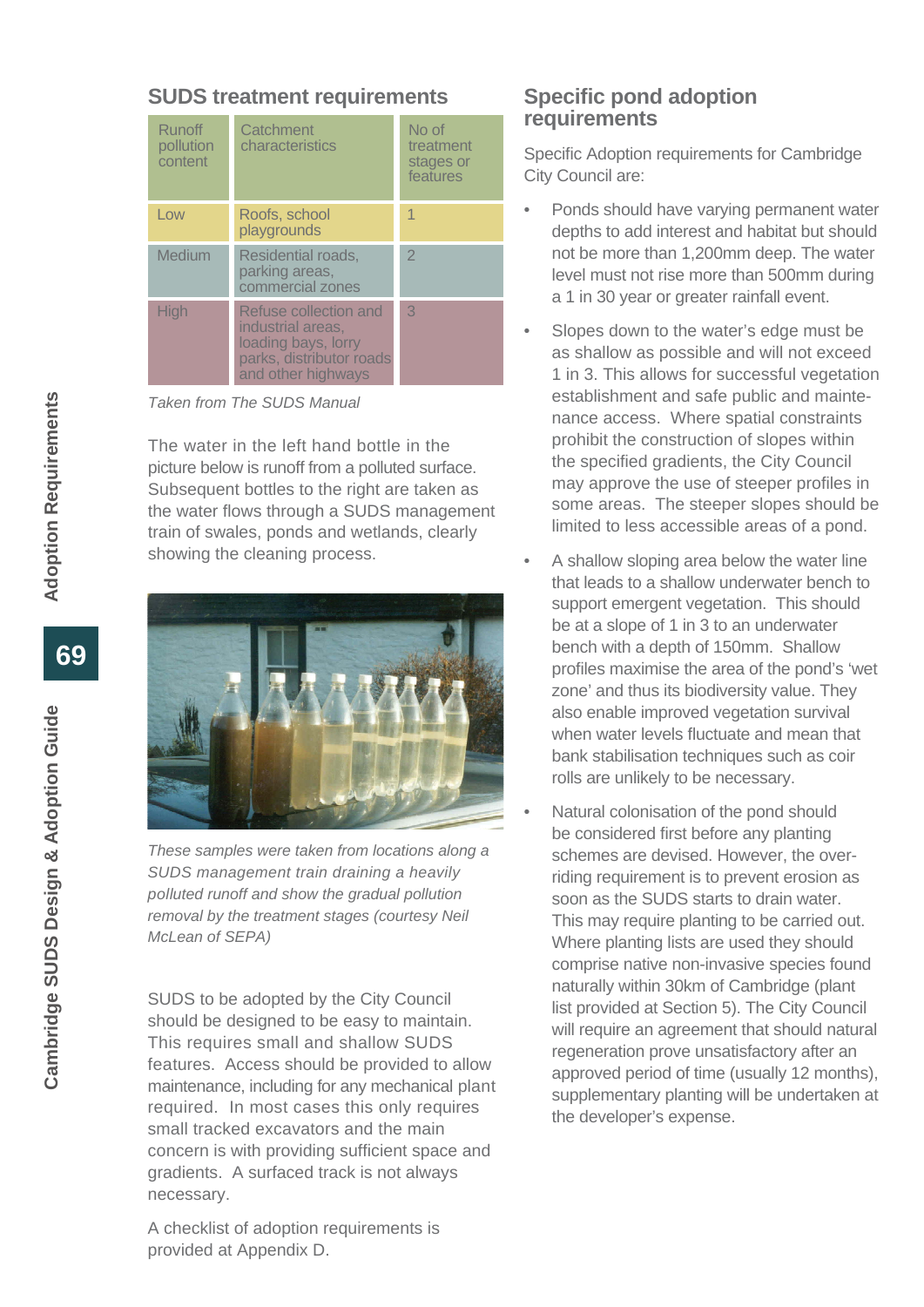- Slopes down to the bottom of the basin shall be as shallow as possible and will not exceed 1 in 3. This allows successful vegetation establishment and safe public and maintenance access. Where spatial constraints prohibit the construction of slopes within the specified gradients, the City Council may approve the use
- of steeper profiles in some areas. The steeper slopes should be limited to less accessible areas of a basin. • Providing slopes are shallow and the water is only stored infrequently for a short time then fencing should not generally be necessary to prevent access. Indeed, basins can also be used as play areas. The use of fencing detracts from the amenity value and aesthetic quality of features and is a barrier to successful maintenance
- regimes. If fencing is required it should be visually attractive and should be toddler proof but not prevent easy access by adults in case of emergencies.
- The base and sides of infiltration basins (up to the maximum water level) should be covered with rootzone soil (or similar material) that is sufficiently permeable to allow water to soak through. This may also be considered in retention basins if a dry firm surface is required in the base. The rootzone must also have sufficient organic content to support the vegetation.
- Topsoil (150mm thick) should be applied to the banks and base of retention basins up to the maximum water level. This approach is contrary to ecological best practice but is necessary to aid rapid and permanent establishment of vegetation and so resist erosion of the basin.
- Liners for retention basins should not be used. Liners are not suitable for infiltration basins as they stop water soaking into the ground.
- Providing water features are shallow and blend into the landscape then fencing should not generally be required to prevent access. Barrier planting preventing accidental access should be considered before fencing but is not always necessary. The use of fencing detracts from the amenity value and aesthetic quality of features and is a barrier to successful maintenance regimes. If fencing is required, it should be visually attractive and should be toddler proof but not prevent easy access by adults in case of emergencies.
- Liners should not be used except where required to stop water soaking into the ground. Examples include where it is necessary to create permanently wet areas or prevent contamination from known sources of pollution entering the ground. Where a liner is used it should be sufficiently robust to resist puncture and should be covered with a minimum of 300mm depth of mixed topsoil and subsoil including at the edges.
- Topsoil (150mm thick) should be applied to the banks between the permanent water level and maximum water level and also over the wet bench. This topsoil will feather down into the pond profile below the water level. Topsoil is not to be placed over the subsoil below the permanent water level beyond the wet bench. This approach is contrary to ecological best practice and the reason it is required is to help rapid and permanent establishment of vegetation to resist erosion.

#### **Specific basin adoption requirements**

Specific adoption requirements for Cambridge City Council are:

The water level must not rise more than 1.000mm during a 1 in 30 year or greater rainfall event. It should drain down in 48 hours maximum.

**70**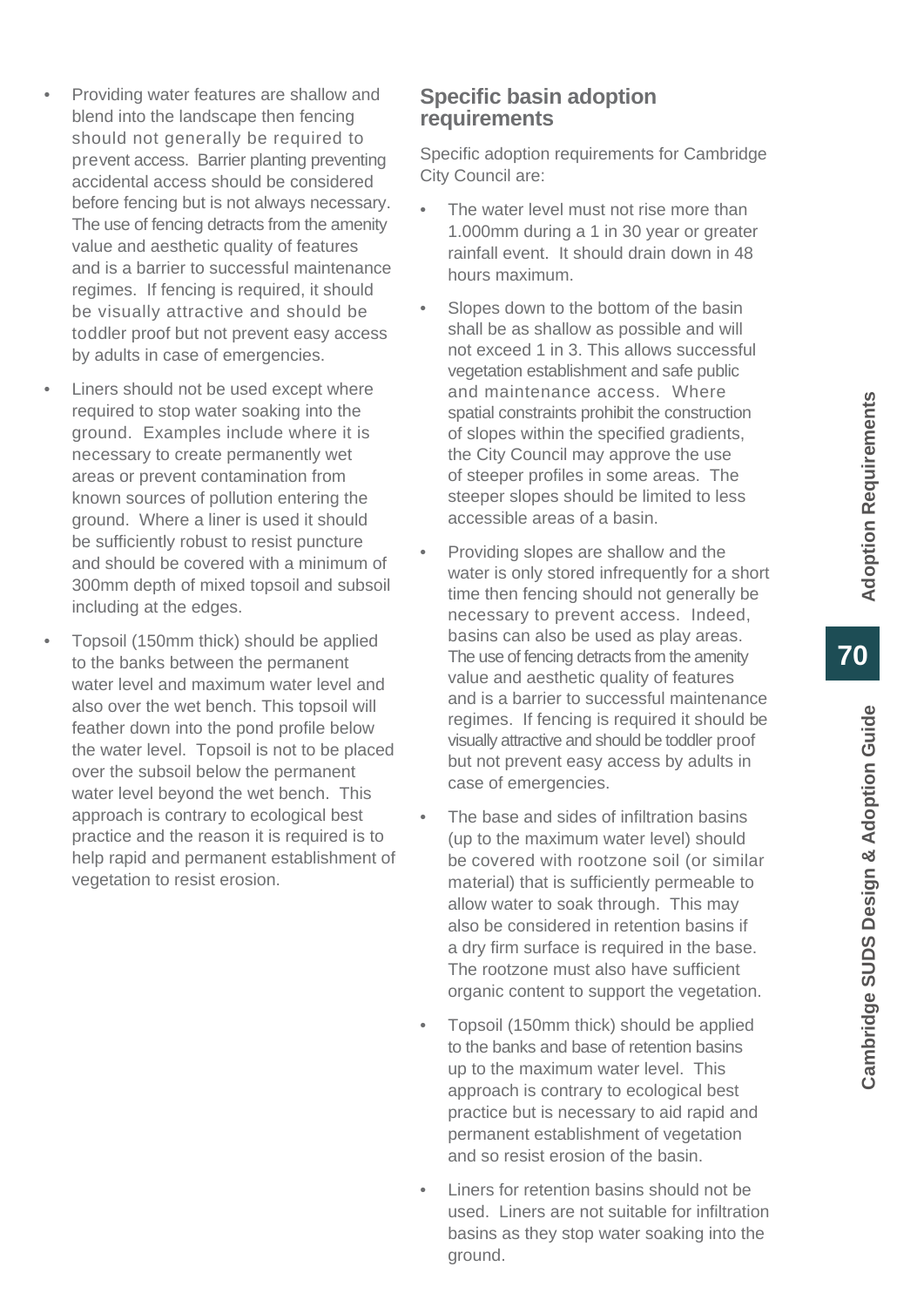#### **Specific swale adoption requirements**

The adoption requirements for Cambridge City Council are:

- For health and safety reasons, swales should be as shallow as possible and side slopes should normally be less than 1 in 3. The maximum depth of a swale should normally be less than 450mm. This allows successful vegetation establishment and safe public and maintenance access. Where spatial constraints prohibit the construction of slopes within the specified gradients, the City Council may approve the use of steeper profiles in some areas. The steeper slopes should be limited to less accessible sides of a swale.
- Generally gullies should not be used to collect water and pass it into swales. This results in swales that are deeper than required, unsightly and less safe. Over the edge flow across a small filter strip or shallow inlets is preferred to achieve the maximum depth stated above.
- Sufficient cross over points should be provided where pedestrians will want to cross the swale. These can be small causeways or bridges to suit the location and landscape character.
- Where swales lead to ponds or basins it helps keep these shallower. It will also help prevent problems meeting shallow outfall points.
- The water level in a swale must not rise more than 150mm to 300mm during a 1 in 30 year or greater rainfall event (maximum depends on location with the lower depth appropriate in streets). Flows across filter strips rarely exceed 50mm depth.
- Providing swales are shallow and blend into the landscape then fencing should not generally be required to prevent access. However in street situations some form of fencing or bollards may be required to prevent vehicles parking in swales.
- Liners should not be used below swales except where required to stop water soaking into the ground. Examples include where it is necessary to prevent contamination from known sources of pollution entering the ground. Where a liner is used it should be sufficiently robust to resist puncture and should be covered with a minimum of 300mm depth of mixed topsoil and subsoil including at the edges.
- Topsoil (150mm thick) should be applied to swales and filter strips wherever water will be present, usually up to the maximum water level. This approach is contrary to ecological best practice and the reason it is required is to help rapid and permanent establishment of vegetation to resist erosion. For swales with a drain below them. the base will require covering with rootzone material.

In urban areas swales may have harder edge features to suit the surrounding landscape, but can still be shallow and have a flat bottom with vegetation in it.

#### **Specific filter drain adoption requirements**

Specific adoption requirements for Cambridge City Council are:

- Any filter drains that are to be adopted by Cambridge City Council must be designed in accordance with The SUDS Manual (CIRIA 697) and the Specification for Highway Works (Highways Agency). Where there are conflicting requirements this guide shall take precedence.
- Gullies should not be used to collect water and pass it into filter drains. This is likely to clog the filter drain. Over the edge drainage across a small filter strip or via some other source control feature that removes silt is necessary.
- Liners should not be used around filter drains except where required to stop water soaking into the ground. Examples include where it is necessary to prevent contamination from known sources of pollution entering the ground. Where a liner is used it should be sufficiently robust to resist puncture.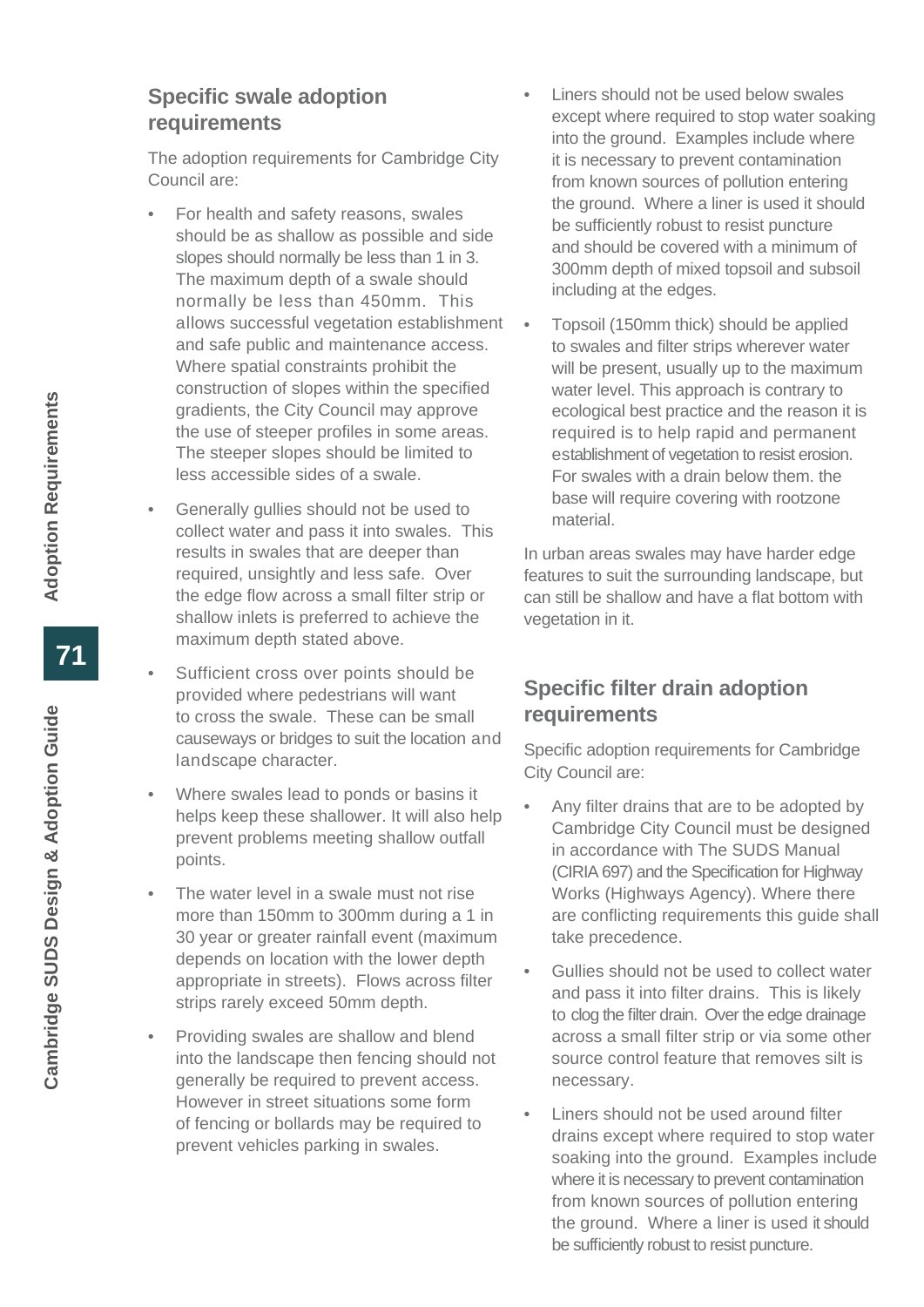## **Specific canal adoption requirements**

The adoption criteria for Cambridge City Council are:

• Canals, rills and other channels should have a maximum water depth of 150mm.

# **Specific Inlet adoption requirements**

The adoption criteria for Cambridge City Council are:

- Inlets and outlets in the sloping sides of ponds, basins or swales should be chamfered pipes to suit the angle of the slope.
- Vertical headwalls in open spaces will not generally be acceptable.
- Control features such as orifices and weirs should be on the surface where possible. Where control structures are below ground they should be accessible for maintenance from the surface without the need for entry into chambers.
- There should be an overflow route around a control feature in case it becomes blocked.

## **Verifi cation of construction**

The City Council will require verification that any SUDS they are to adopt have been constructed in accordance with the agreed design and specification. Verification will take the form of developer supplied documentation and City Council inspection during construction.

Work shall not start on site until the planning authority case officer has formally approved the adoption design plans and specification in writing. Once in place, the City Council should be given at least two weeks notice of the start of construction of the development and should be provided with a programme of works. The Council should be notified of any significant changes to the program.

The SUDS construction should be carried out to the satisfaction of the City Council's SUDS Engineer, who shall be provided with free access at all reasonable times to any part of the SUDS works or other works that may affect the operation of the SUDS.

During construction the developer may be required to prove the thickness and type of any material or layer, if it has been covered prior to inspection. Any work that cannot be inspected because the appropriate notice has not been received will result in the work being re-opened for inspection and reinstated at no expense to the City Council.

A pre-excavation inspection will be required to ensure construction run-off is being adequately dealt with and will not clog constructed SUDS features or pollute downstream features.

The developer's consultant should also inspect the construction and materials used. The consultant should prepare a site inspection plan and verification report. This will be site specific but as a minimum it will be expected to include the following:

- Photographs of excavations, confirmation of soil conditions, confirmation of levels. profiles and general earthworks.
- Photographs and full manufacturer's details (if appropriate) of inlets, outlets and any control structures associated with any feature to be adopted.
- Confirmation of topsoil sources with appropriate certificates.
- Full planting list and confirmation of plant sources, planting method statement and initial maintenance regime.
- Confirmation of subsoil and topsoil depths.
- Confirmation of gravel fill specification and sources, installation method statement of filter drains.
- Conformation of source and test certificates for membrane liners if used. Membranes shall have welded joints and shall be inspected and the joints tested after installation. Records of the tests shall be provided.